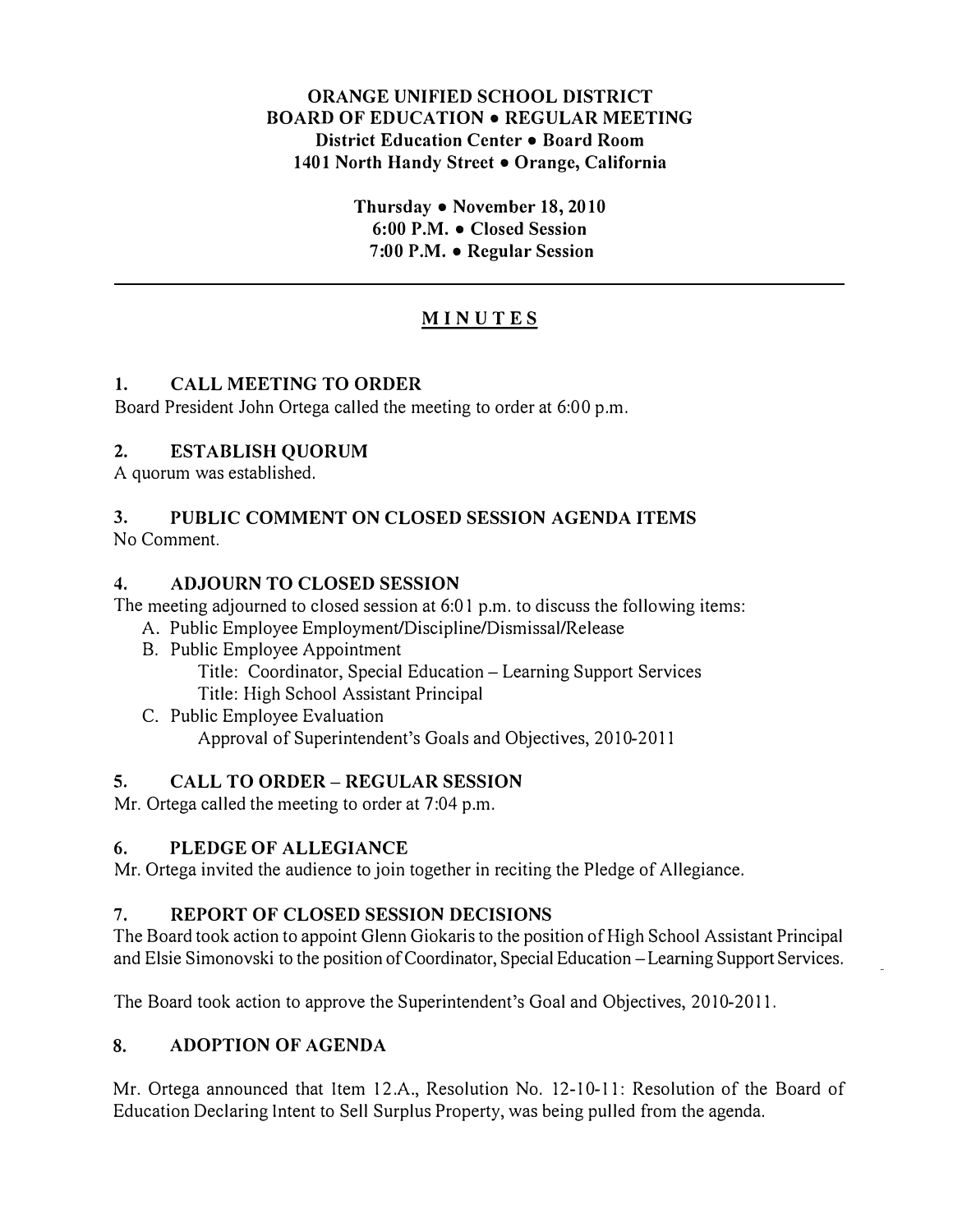#### Motion No. 25

It was moved by Mrs. Smith, seconded by Mr. Wayland, and carried by a vote of 7-0 to adopt the November 18, 2010 agenda, minus Item 12.A. as stated above.

### 9. ANNOUNCEMENTS AND ACKNOWLEDGMENTS

#### Item 9.A. Superintendent's Report

Dr. Dreier reported that McPherson Magnet School's 7th graders won the national award from the Federal Bureau of Investigation's Safe Online Surfing (FBI-SOS) competition by producing the highest scores in the nation. McPherson is only the second school in California to win such an award and the first in the Orange Unified School District. FBI agents, along with representatives from the Washington D.C. office and the Los Angeles bureau, presented the national trophy to McPherson School.

Dr. Dreier noted that El Modena High School's Band and Color Guard once again took first place at three recent competitions. They are currently in first place in Southern California. They head to Fresno for the state competition this weekend.

Dr. Dreier remarked that last Wednesday morning Orange High School Junior Reserve Officers' Training Corps (JROTC) led a celebration of the 235<sup>th</sup> birthday of the Marine Corps.

Dr. Dreier expressed appreciation to the Orange North Rotary Club for their \$3,000 donation to Handy Elementary School. The donation will be used to purchase library books, CD players for classroom use, headsets and computer mice for laptop computers.

Villa Park High School received \$1,200 from the Villa Park Rotary Club for scholarships for AP Exams and Future Business Leaders of America conference scholarships.

Dr. Dreier commented on the various ways District schools celebrated Veterans Day.

Lastly, Dr. Dreier remarked on Thanksgiving week and expressed her appreciation toward all school employees and for their dedication to the students. Additionally, she expressed her appreciation to outgoing trustees, Kim Nichols and Lissa Smith, for their years of dedication and service to Orange Unified School District. She thanked them for all that they have done for the students of Orange Unified.

#### Presentation of Certificates

Mr. Ortega recognized and commended outgoing trustees, Nichols and Smith, for their time and dedication to the District. He expressed appreciation for their guidance and the mutual respect they have had for each other over the years. In honor of Kim Nichols and Lissa Smith, Mr. Ortega presented them with certificates on behalf of elected officials and a plaque on behalf of Orange Unified School District.

Mrs. Smith thanked her family, friends and community for their support over the last 9  $\frac{1}{2}$  years. She shared closing remarks regarding her time as a member of the Board of Education. Mrs. Smith reminded the audience of how far the District has come in comparison to what it was prior to the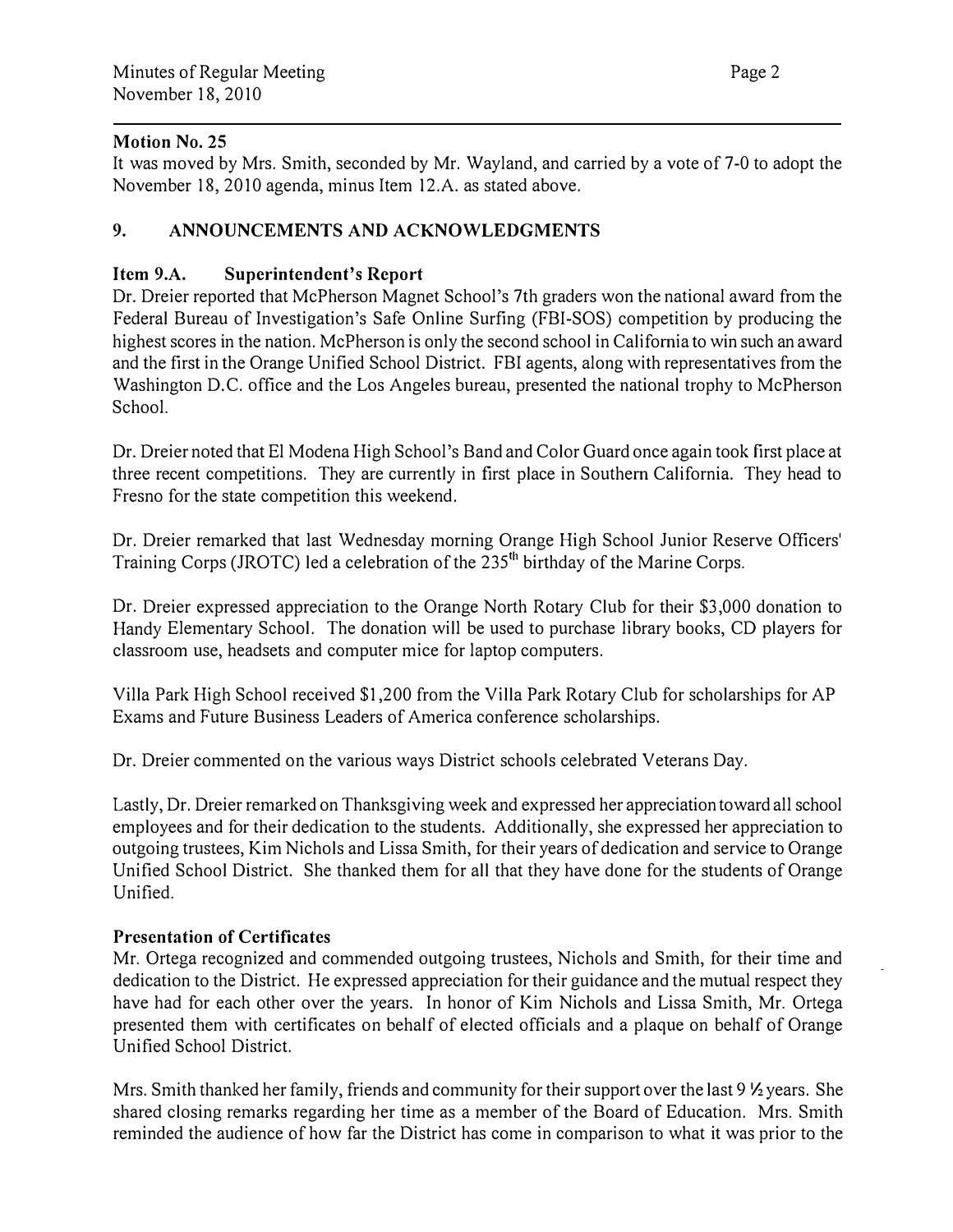recall election at the beginning of her tenure and encouraged the community to "watch carefully and understand fully" the direction of the Board. She expressed that she was grateful for the opportunity for all that she has learned and for all whom she has met.

Mrs. Nichols commented on her role as a Trustee of the Board of Education, what it meant to her as a parent and as a member of the community. She stated that she continues to believe in the public education system and believes that Orange Unified is a strong and capable district. Mrs. Nichols expressed hope that the Board will continue to rise above politics and stay focused on the mission, which is to educate children so that they can be a part of our future. In closing, she thanked her family, friends and the community for their support.

Mrs. Moffat acknowledged and recognized outgoing trustees, Nichols and Smith, and remarked on their dedication to the District.

#### Public Comment

Whitney Amsbary, OUEA President and 5<sup>th</sup> grade teacher at Nohl Canyon, expressed OUEA's appreciation to Lissa Smith and Kim Nichols for their many years of valued service, support and dedication to Orange Unified.

Marianne Mann, OUSD teacher, expressed her appreciation to Lissa Smith and Kim Nichols, particularly Lissa Smith, as they are very good friends. Mrs. Mann thanked Mrs. Smith for all the years she faithfully served the teachers, parents and children of Orange Unified.

Natasha Garabedian, OUSD parent, thanked Lissa Smith and Kim Nichols, on behalf of the Anaheim Hills community for being on the Board for 10 years.

Mr. Ortega acknowledged once again outgoing trustees, Nichols and Smith, and vowed to move forward equally on this Board so that there can be continuing improvement. He noted that we have great leadership, everyone is working so hard with minimal staffing, probably one of the lowest in Orange County.

#### Item 9.B. Board Presidents Report

Mr. Ortega mentioned that the Orange City/Schools meetings include discussions regarding partnerships among the community and OUSD. He suggested that Rancho Santiago Community College (RSCC) be included in the partnership as well. He noted that in 2004, RSCC approached the District with something that they had started in Santa Ana Unified  $-$  a Middle College High School. Rancho Santiago would like to see the District resurrect this idea if possible. Mr. Ortega stated that he would like to partner with RSCC in an effort to better the students at Orange Unified.

Mr. Ortega added that he looked forward to December to see what holds for the incoming trustees to work together, to move forward as a team.

# Item 9.C. Outstanding Employee of the Month

The Board of Education recognized Sheri Trejo, School Office Manager at Portola Middle School, as the recipient of the Outstanding Customer Service Award for the month of November. On behalf of the Board of Education, Mr. Ortega presented a Certificate of Recognition to Mrs. Trejo and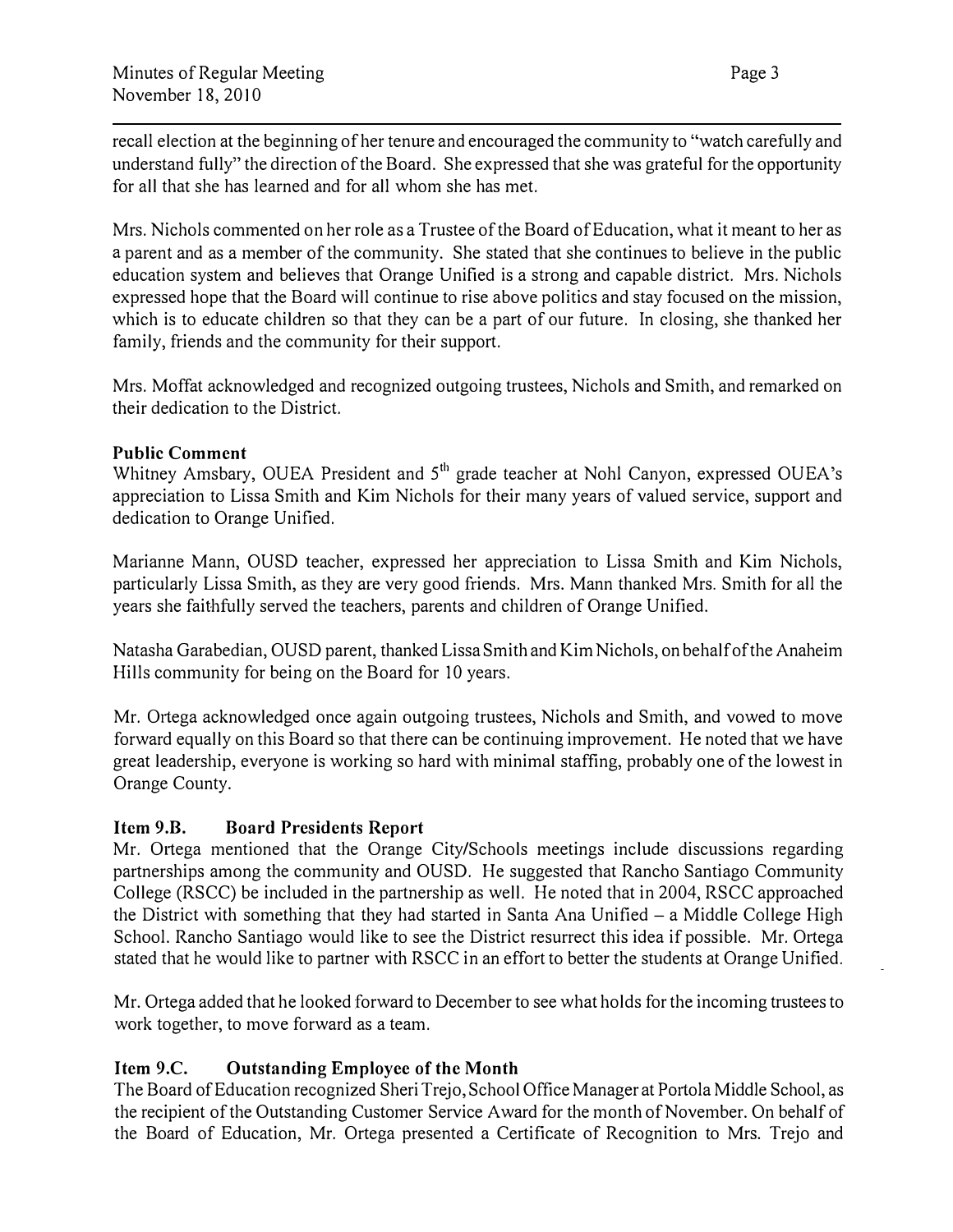expressed appreciation for her dedication to the students of the District.

### Item 9.D. State of the School Report

Bryanna Hernandez, SACBE Representative from Orange High School, presented her state of the school report which highlighted many of the educational and social activities taking place this semester.

### Item 9.E. Board Recognition of Students, Staff and Community

Mr. Wayland commended Orange High School and stated that there is a lot of personal family history associated with the school. He commented on the Marine Corps' birthday celebration held at Orange High. He commended the OHS choir who sang the National Anthem. Additionally, Mr. Wayland remarked that he attended Linda Vista's Veterans Day celebration and commended the students for their stories. He thanked Linda Vista School for inviting him.

### 10. APPROVAL OF MINUTES

October 4, 2010 (Special Meeting) October 14, 2010 (Regular Meeting)

### Motion No. 26

It was moved by Mr. Wayland, seconded by Mrs. Smith, and carried by a vote of 7-0 to approve the minutes of the October  $4<sup>th</sup>$  special meeting and the October 14<sup>th</sup> regular meeting. 1

# 11. PUBLIC COMMENT: Non-Agenda Items

#### **Speakers**

Bob Fauteux, Villa Park City Council Member, spoke on behalf of the Villa Park Community Services Foundation and thanked outgoing Trustees, Nichols and Smith, for their years of services. He pointed out that the Foundation has set aside up to \$10,000 that will be given to the four schools in Villa Park for whatever purposes they may need them for. He noted that January 16, 2012 will be the 50<sup>th</sup> anniversary of the City of Villa Park.

# 12. ACTION ITEMS

# Item 12.A. Resolution No. 12-10-11: Resolution of the Board of Education Declaring Intent to Sell Surplus Property

This item was pulled.

### Item 12.B. Resolution No. 13-10-11: Forming a District Advisory Committee (7/11 Committee) to Recommend the Use or Disposition of Surplus Real Property

Evaluation and disposal of surplus property is identified as a strategy under the "Efficient Use of Resources" area of the District's three-year strategic plan. Education Code section 17388 provides for the appointment of a District Advisory Committee (7/11 Committee) to advise the Board of Education concerning the use or disposition of real property not needed for school purposes. The committee has to be comprised of members not less than 7 and not more than 11 and its members have to meet certain requirements. That is they are representatives of the ethnic age group and social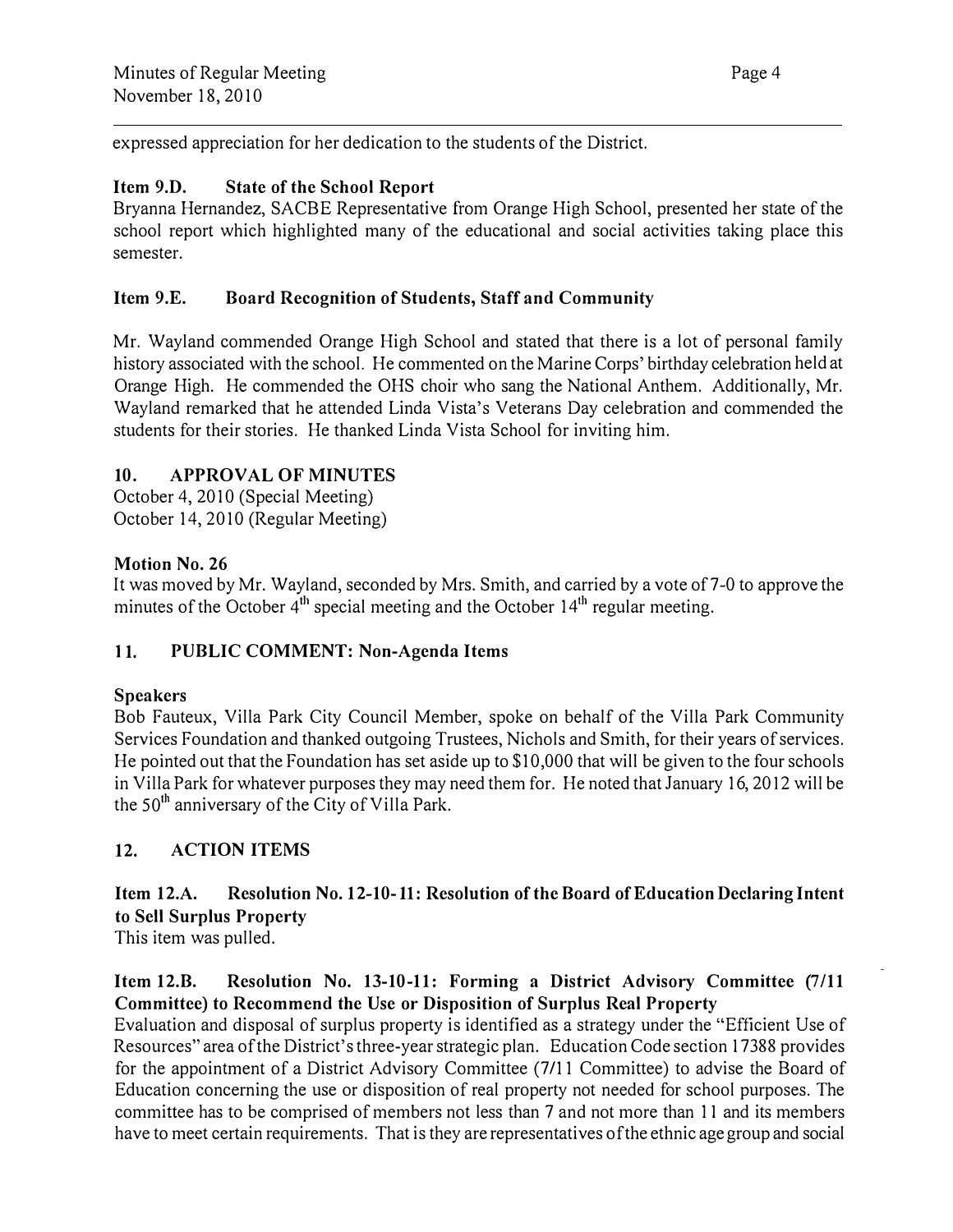economic composition of the District. They are members of the business community, land owners, or renters, teachers, administrators, parents of students, and persons with expertise in land planning, building codes, and legal contracts.

The 7111 Committee will make recommendations and the Board may either adopt the committee's recommendations or reach different conclusions concerning one or more of the potential surplus properties. The potential surplus properties identified for evaluation by the District Advisory Committee are:

- Silverado Elementary School Site
- Riverdale Elementary School Site

### Motion No. 27

It was moved by Mr. Ledesma, seconded by Mr. Wayland, and carried by a vote of 7-0 to approve Resolution No. 13-10-11, forming a District Advisory Committee (7/11 Committee) to recommend the use or disposition of potential surplus real property.

# 13. INFORMATION/DISCUSSION ITEMS

# Item 13.A. Annual Audit Report for Fiscal Year 2009-10

The Christy White Accountancy Corporation (formerly Nigro, Nigro & White) presented information from the 2009-10 audit report. The independent audit is designed to encourage sound fiscal practices, to promote efficient and effective use of public funds, and to determine the integrity of the financial accounting and reporting systems.

The independent audit of the 2009-10 fiscal records for the District indicates a positive financial status and ongoing maintenance and improvement of appropriate internal controls. The ending balances for all funds have been verified to be those previously stated in the District's Standardized Account Code Structure (SACS) Financial Reporting documents on file with the California Department of Education and those indicated in the independent accounting system of the Orange County Department of Education, which maintains ledgers on all payroll, warrant, and financial transactions of any sort of each school district located within Orange County.

# Item 13.B. Revise of Current Board Policy and Bylaws: Naming of Facilities

On August 26, 2010 the Board received a request from Robert Torres, Chairman of the Committee for Ramirez, to rename Esplanade Elementary School, or another elementary school, for Lorenzo Ramirez in recognition of Mr. Ramirez' efforts to end segregation in the El Modena school system during the 1940s. The Board directed staff to bring back information on the current policies, bylaws and practices for naming District facilities. Staff provided a follow-up presentation concerning the requested information.

#### Item13.C. Proposed Board Policy Revisions- BP 1220, Citizen Advisory Committees-First Reading

Board Policies and Administrative Regulations are routinely reviewed and updated. The California School Boards Association provides sample board policies, administrative regulations, board bylaws, and/or exhibits. The revisions as noted in the attached proposed revisions to BP 1220 reflect the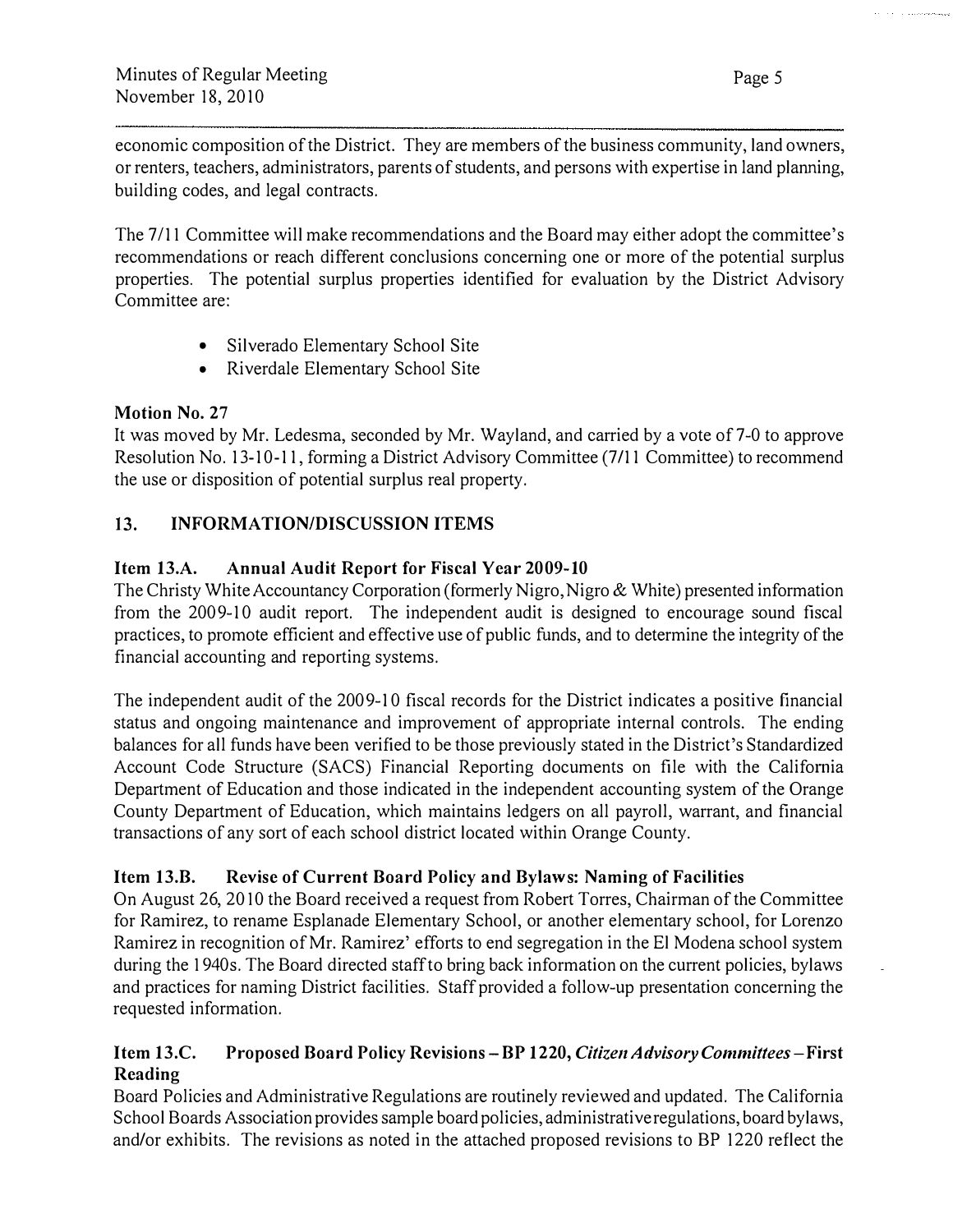California School Boards Association's recommended language. The attached proposed board policy is presented for a first reading.

### Item  $13.D.$  Legislative Coalition – Report to the Board of Education

Legislative Coalition Chair, Christina Bayles, will provide a report to the Board of Education on this year's activities.

### 14. CONSENT ITEMS

#### Motion No. 28

It was moved by Mrs. Smith, seconded by Mr. Wayland and carried by a vote of 7-0 to approve the following consent items.

#### Item 14.A. Gifts

The following gifts were donated to the District for use as indicated. A letter of appreciation will be forwarded to the benefactors.

- 12 NJB basketballs to Running Springs ES for playground use, donated by NJB Basketball Phil Lembo
- Oak filing cabinet to be used in the classroom (RSP) at Running Springs ES, donated by Mr. & Mrs. Chris James
- Assorted filing cabinets, lateral file drawers and two desks to Parkside Pre-K and Kindergarten (SDC), donated by Rancho Santiago Community College District
- 10 soccer balls to the first grade classes at McPherson, donated by Ambrose McGraw
- Lighting supplies, lamps and fixtures to Orange Unified School District, donated by Mercury Disposal Systems, Inc.
- Wii Nintendo game systems to the Computer Club at Canyon HS, donated by Michelle Homen

#### Item 14.B. Purchase Orders List

The Board approved the Purchase Order List dated October 4, through October 31, 2010 in the amount of \$1,339,397.94. See attached Purchase Orders Lists.

#### Item 14.C. Warrants List

The Board approved the Warrants List dated October 4, through October 31, 2010 in the amount of \$8,370,082.01. See attached Warrants List.

#### Item 14.D. Contract Services Report- Administrative Services

The following contract services for Administrative Services were approved: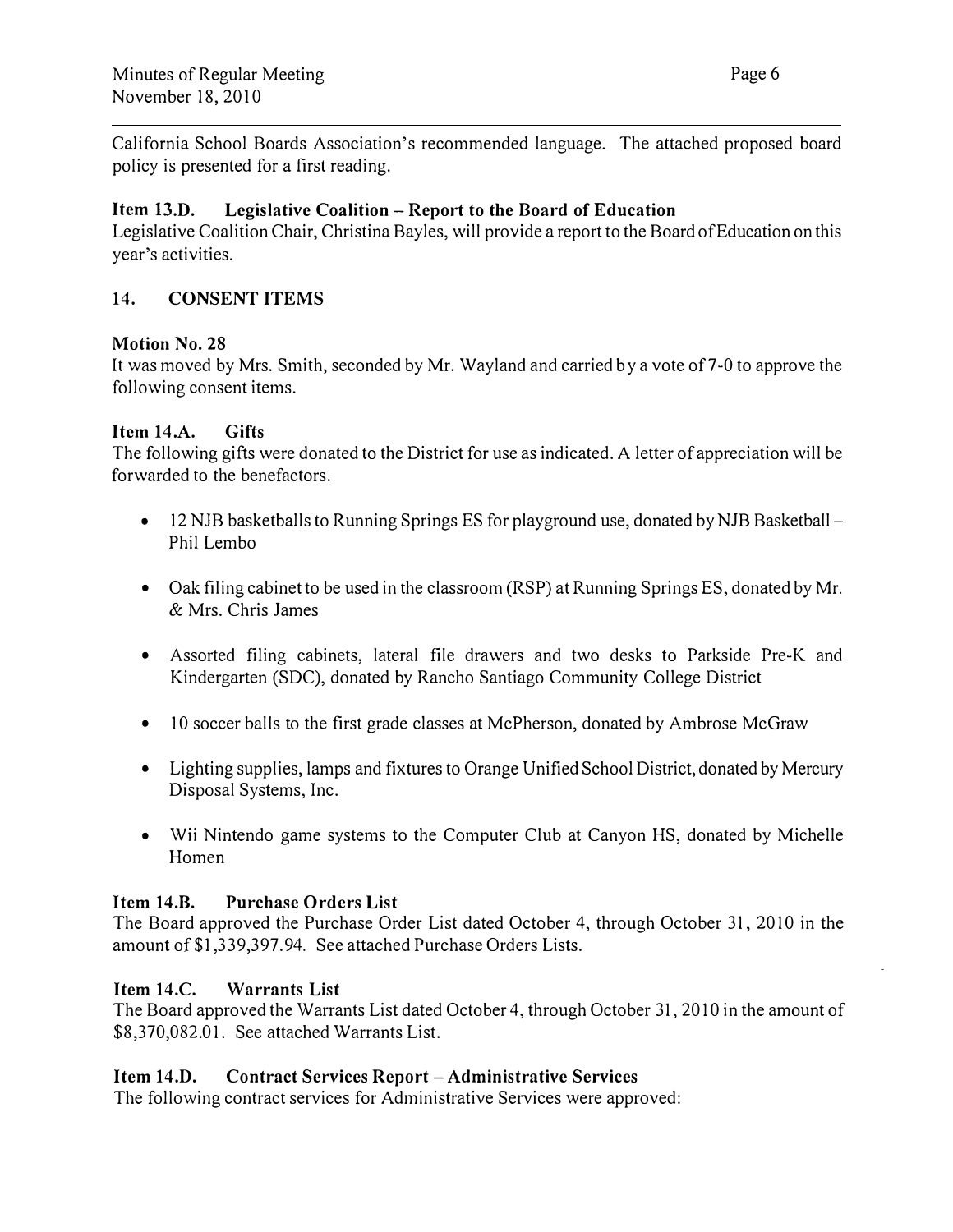### APSI CONSTRUCTION MANAGEMENT

The Division of State Architect (DSA) has approved the modernization design of Lampson Elementary School under the District's Facilities Improvement Modemization Program. The District requires ADA and FLS (Fire, Life and Safety) Hardship Grant assessment and estimating review for expenditures that are eligible for reimbursement. APSI Construction Management has the qualifications and experience to provide these services. Approval of this item will allow the District to pursue a hardship funding grant from the Office of Public School Construction. Special Reserve/Capital Projects .............................. \$3, 500

### C R & R INC. RFP 2010-WM

RFP 2010-WM is for Solid Waste and Recycling Services District-wide, effective January 1, 2011. The District advertised in the Orange City News on September 30 and October 7, 2010. In addition to the Public Notice, six vendors were notified as well as posted on the District website. Four firms submitted proposals which were received on October 15, 2010. Using the established criteria, the committee members utilized a scale of I 00 points to score the proposals. Based on these scores, the committee invited the two highest ranked firms to a face-to-face interview. The firms were interviewed and references were checked. It was determined that both firms would be acceptable to meet the needs of the District. Therefore, the Evaluation Committee decided that it was appropriate to solicit Best, Last and Final Offers from both firms. Based on their Best, Last and Final Offers, the District Evaluation Team recommends that the Board of Education award RFP 2010-WM - Solid Waste and Recycling Services District-wide to C R & R Inc. The proposed contract would be for one year, followed by four one-year option periods, subject to annual rate adjustment, and renewal at the discretion of District staff for a potential total contract term of five (5) years. Expenditures are made from all sites, programs and department budgets. This is not a request for any additional budgetary appropriation.

Various Funds..........expected annual cost..............\$150,000

# DIGITAL ELECTRIC INC. OUSD BID NO. 623

Bid No. 623 is for the Replacement of the Fire Alarm System at the ROP Site. As required by Public Contract Code, the District advertised in the Orange City News on September 30 and October 7, 2010. In addition to the required Public Notice, 12 vendors and six plan rooms were notified as well as posted on the District website. Six vendors submitted bids which were opened on October 26, 2010 at 9:00 a.m. It is recommended that the Board of Education award Bid No. 623 – Replacement of the Fire Alarm System at the ROP Site to the lowest responsible bidder, Digital Electric Inc. Deferred Maintenance Fund.................................\$129,259

#### E2 ENVIRONMENTAL

Federal Regulations, enforced by the Regional Water Quality Control Board, Santa Ana Region, require management of a District storm water pollution prevention plan (SWPPP) during construction projects that impact land disturbance, potential run-off and pollution. Lampson Elementary School Modernization requires the services of an SWPPP consultant to manage the project site and ensure full compliance with the SWPPP. The District solicited proposals from eight firms that provide SWPPP Management Services to establish a list of eligible consultants for modernization projects. E2 Environmental fees are competitive, plus they had the experience and qualifications necessary to perform District projects. Fees are based on an hourly basis with testing as needed.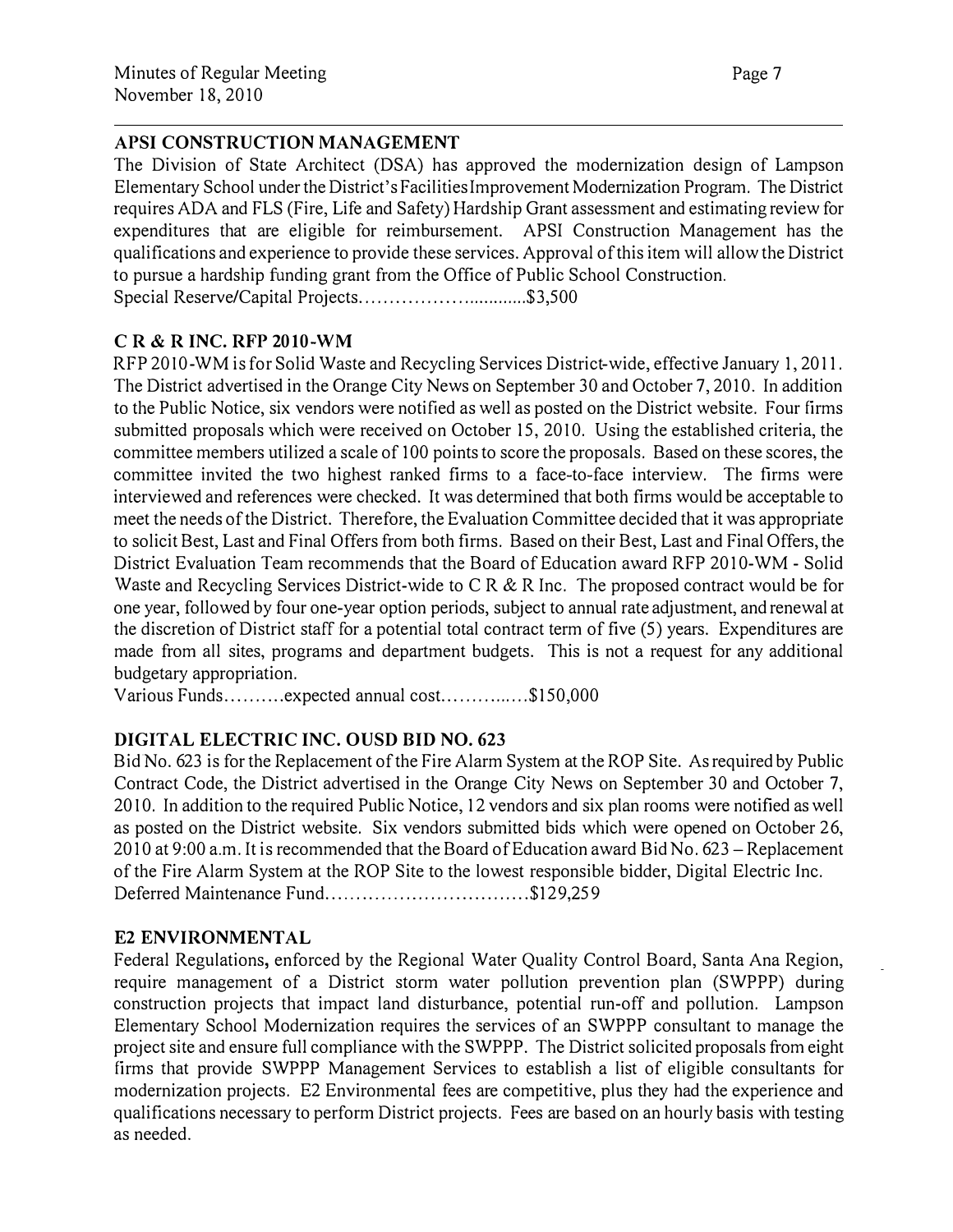#### Special Reserve/Capital Projects................................\$20,000

#### JAM FIRE PROTECTION INC. dba JAM CORPORATION OUSD BID NO. 624

Bid No. 624 is for the Replacement of the Fire Alarm System at Serrano Elementary School. As required by Public Contract Code, the District advertised in the Orange City News on September 30 and October 7, 2010. In addition to the required Public Notice, 12 vendors and six plan rooms were notified as well as posted on the District website. Five vendors submitted bids which were opened on October 26, 2010 at 9:30 a.m. It is recommended that the Board of Education award Bid No. 624 -Replacement of the Fire Alarm System at Serrano Elementary School to the lowest responsible bidder, JAM Fire Protection Inc. dba Jam Corporation. Deferred Maintenance Fund ................... ........ ........ \$ 111 ,000

#### J.D. DIFFENBAUGH, INC

The District awarded Bid No. FC6019 - Modernization - Yorba Middle School to J.D. Diffenbaugh, Inc., on June 18, 2009. Change Order 2.n decreases the value of the contract and does not add any additional time to the contract. The cost, scope and time were reviewed and found to be reasonable by the architect, construction manager and staff. This Change Order falls within the allowable maximum per the Public Contract Code.

Special Reserve/Capital Projects...............................\$(205,094)

#### Item 14.E. Acceptance of Completed Contracts and Filing of Notices of Completion

The Board accepted the contract(s) as completed, authorized staff to file appropriate notice(s) of completion and release the retention payment(s) to the contractor(s) as follows:

#### Bid No. 607 – Slurry Seal and Re-Stripe Asphalt

| Project(s):                 | Santiago Middle School      |
|-----------------------------|-----------------------------|
| Bid/Project Board Approved: | September 10, 2009          |
| Contractor:                 | Universal Asphalt Co., Inc. |
| Purchase Order:             | 103030                      |
| Completion Date:            | September 7, 2010           |
| Original Project Amount:    | \$22,632.00                 |
| Change Order(s) Amount:     | -0-                         |
| Total Project Amount:       | \$22,632.00                 |
| $Fund(s)$ :                 | State School Building (35)  |

#### Bid No. 615- HVAC Replacement and Installation Buildings 500 & 600

Project(s): McPherson Magnet School Bid/Project Board Approved: May 13, 2010 Contractor: Braaksma Construction Inc. Purchase Order: 104082 & 111769 Completion Date: Original Project Amount: Change Order(s) Amount: Total Project Amount: Fund(s):

October 8, 2010 \$288,500.00 \$ 1,226.64 \$289,726.64 Special Reserves Fund (40)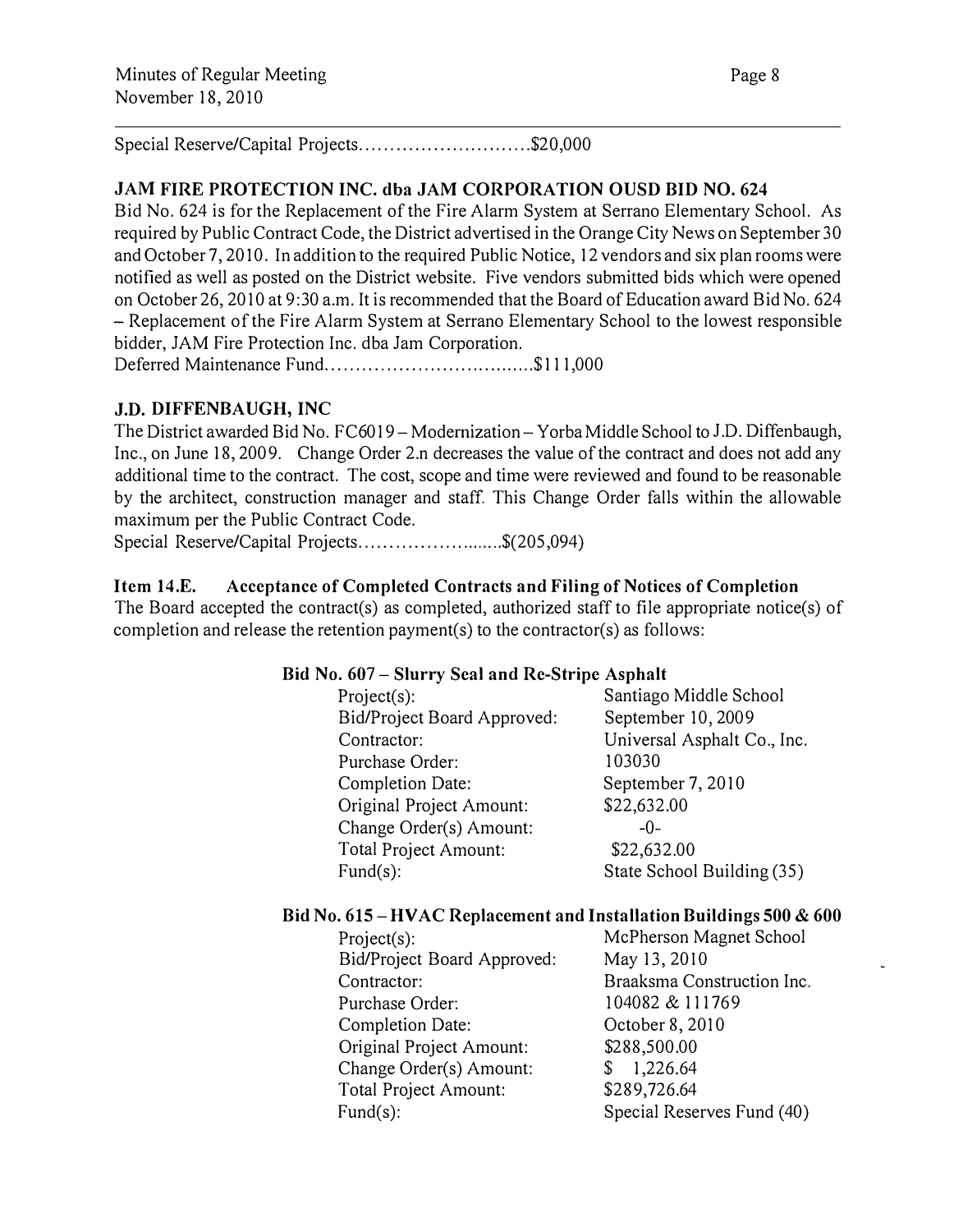Note: On October 20, 2010, a Stop Notice was received against Braaksma Construction Inc. by JMS A/C & Heating. Retention and other applicable withholding cannot be released by the District until resolution of the current stop notice claim.

#### Bid No. 618- Replacement of Fire Alarm System

| Anaheim Hills Elementary  |  |
|---------------------------|--|
| June 10, 2010             |  |
| FEI Enterprises Inc.      |  |
| 110622                    |  |
| September 29, 2010        |  |
| \$87,000.00               |  |
| \$7,946.50                |  |
| \$94,946.50               |  |
| Capital Project Fund (49) |  |
|                           |  |

#### Bid No. 620-Re-Roofing

Project(s): Bid/Project Board Approved: Contractor: Purchase Order: Completion Date: Original Project Amount: Change Order(s) Amount: Total Project Amount: Fund(s):

Taft Elementary School June 10, 2010 Thompson Roof Co. Inc. 110476 August 27, 2010 \$33,276.00 \$ 6,688.00 \$39,964.00 Deferred Maintenance ( 14)

#### Item 14.F. Personnel Report

The Board approved the attached Personnel Report

#### Item 14.G. Teacher Assignment/Consent Report

The Board approved the Teacher Assignment/Consent Report as presented.

#### Item 14.H. Contract Services Report -Educational Services

The following contract services for Educational Services were approved:

# FOLLETT DESTINY LIBRARY

This is a renewal the existing agreement with Follett to provide the Destiny Library and Textbook Manager, Maintenance and Support software. Follett's Destiny Library and Textbook manager is a centralized, web based library automation system that provides school access from any computer in the District with an internet browser. The renewal agreement will be effective from March 20 II through March 2012.

Educational Services . . . . . . . not-to-exceed . . . . . . . . . . . . . . \$36,498

# PARENT INSTITUTE FOR QUALITY EDUCATION

The Parent Institute for Quality Education (PIQE) will provide a series of trainings for the parents of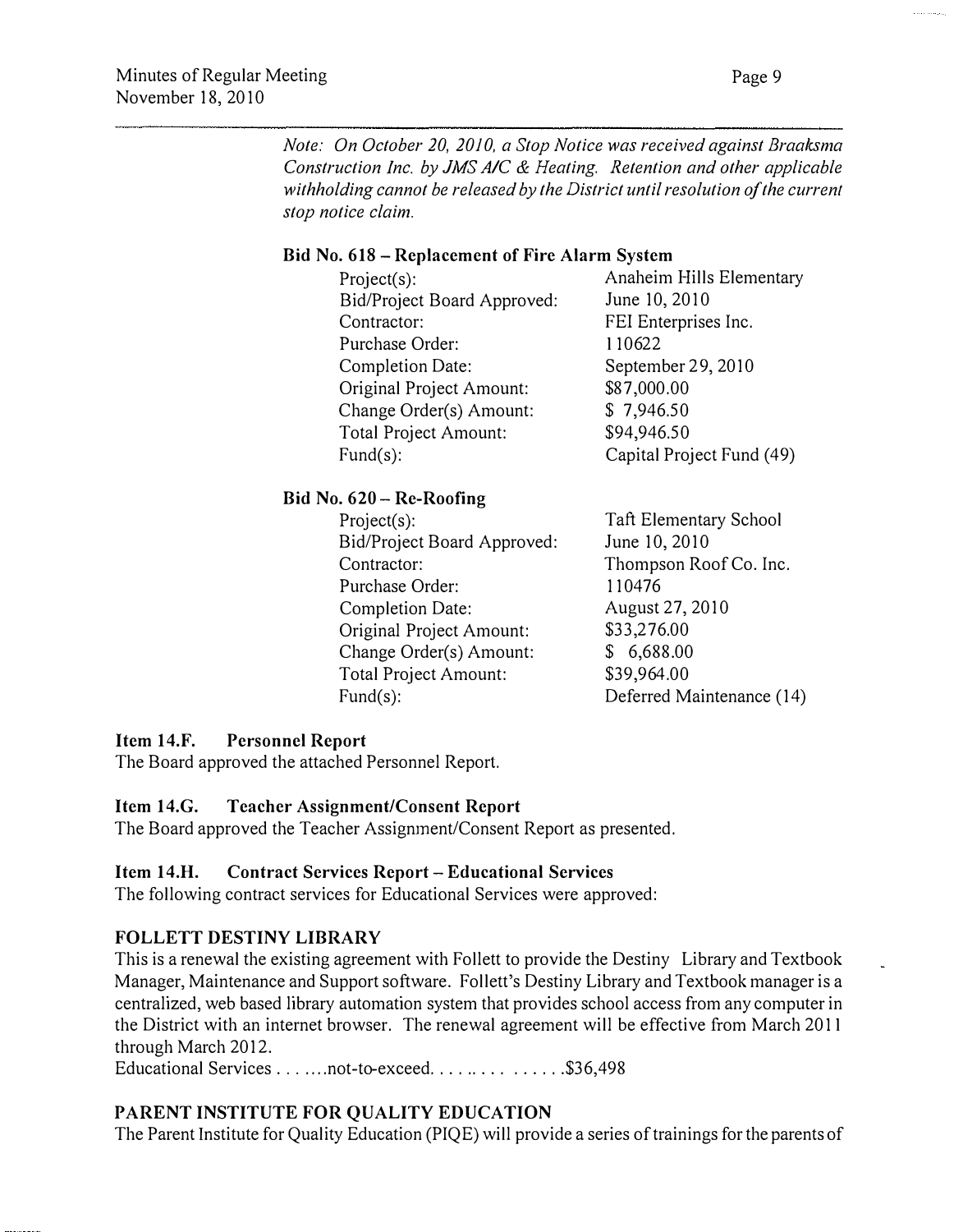students enrolled at Yorba Middle School. The trainings will take place at Yorba Middle School from February 3, 2011 through March 31, 2011. The trainings are designed to encourage and support low-income ethnically-diverse parents of middle school students to take a participatory role in their child's education by learning the following: (a) create a home learning environment, (b) navigate the school system, (c) collaborate with parents, (d) encourage college attendance and (e) support the social and emotional development of a child. The training provides techniques which will enable parents to address the educational needs of their school-aged children to improve student achievement. There will be 80 parent participants and the cost for this training is \$80 per parent graduate.

Expenditure of restricted categorical fund monies is as follows:

| Title I ARRA, Part A Not-to-exceed\$1,679 |  |
|-------------------------------------------|--|
| Title INot-to-exceed\$1,955               |  |
|                                           |  |

# DISCOVERY SCIENCE CENTER

The Discovery Science Center offers "Science Programs in Your Classroom" that are based on the California State Science Standards. Fifth grade students will participate in the Pig Heart Dissection (Grades 5 - 8) program to reinforce the following Life Science Standard 2b: Students know how blood circulates through the heart chambers, lungs, and body. Students will conduct a heart dissection guided by trained staff on December 7, 2010 and March 24, 2011. Students will compare the pig heart to the human heart while mapping the chambers of the heart and tracing the blood's pathway through the circulatory system. Students participating in this program are responsible for the program cost. There is no impact to the general fund. The cost is \$12 per student and scholarships are available. Expected enrollment in this program is 120  $5<sup>th</sup>$  grade students.

#### MAUREEN ALLEN

Maureen Allen, retired Math and Science Coordinator, will provide a one-day science workshop for 5<sup>th</sup> grade teachers on December 2, 2010 at the Orange Science Center. The presentation will provide specific review content for teachers preparing their students for the State Science Test. Beckman Science Grant............not to exceed...........................\$300

# LEARNING RIGHTS PROJECT

As the result of an agreement in OAH Case No. N201 0080587, the District will pay reasonable and compensable attorney's fees.

Special Education . . . . . . . . not to exceed . . . . . . . . . . . . . . . . \$8,500

# \*NEW HAVEN YOUTH & FAMILY SERVICES

Services required for the purpose of providing special education and/or related services to students with exceptional needs during the 2010-11 school years. Special Education . . . . . not-to-exceed. . . . . . . . . . . . . . . . . . \$26,000 \* Non-Public School placement required by IEP

#### 360 DEGREES CUSTOMER INC.

Services are required to provide a speech and language therapist for special education students, as required by law, during the 2010-11 school year.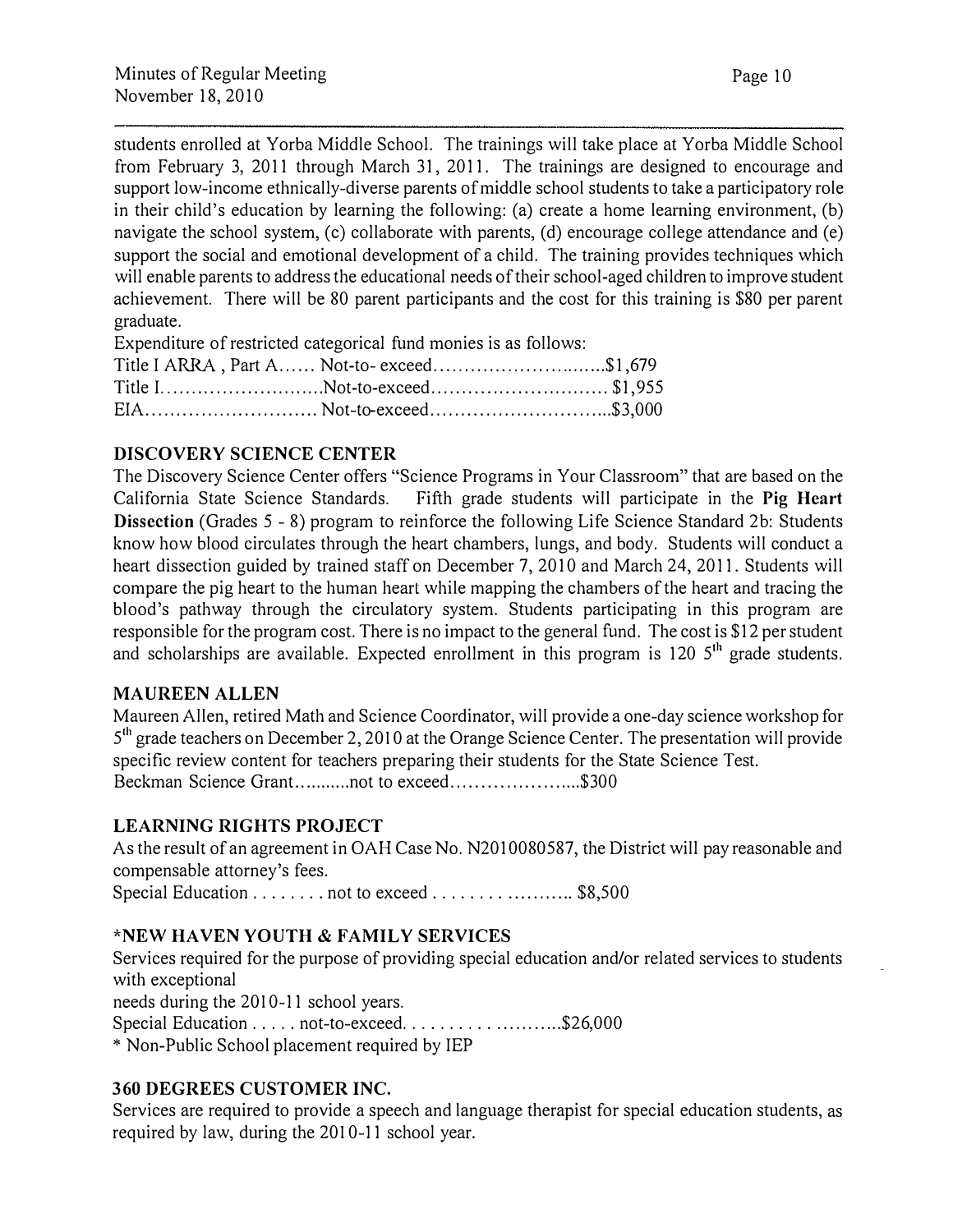Special Education ..... not-to-exceed ............ .... ... \$30,000

#### Item 14.1. Study Trips

The following study trips were approved by the Board of Education:

#### Canyon HS- Boys' and Girls' Cross Country Teams- Fresno, CA- November 26-27,2010 The Canyon High School Boys' and Girls' Cross Country teams, under the direction of Lisa O'Leary and Dreux Valenti, will travel to Fresno. The application is being submitted in anticipation of qualifying for the California State Championships. The ten male and ten female students will be accompanied by two male and two female adult chaperones. Transportation will be provided by parents who will have an approved District driver certificate on file prior to the trip. The students and adults will stay at the Springhill Suites Hotel. There is no cost to the students. The students will not miss any school. No substitute is required.

#### Canyon High School- Boys' Wrestling Team- Oceanside, CA- December 3 - 4, 2010

The Canyon High School Boys' Wrestling team, under the direction of Scott Lawson, will travel to Oceanside to participate in the Vista High School Wrestling Tournament. The team will gain valuable experience competing against other athletes while building team cohesion. The twenty male students will be accompanied by five male adult chaperones. The team will be driven to the event by District bus and each student will return by his/her parent. Any parent driving a student other than their own will have an approved OUSD driver certificate on file prior to this trip. The students will stay the Quality Inn. There is no cost to the students. The students will not miss any school. No substitute is required.

#### Villa Park High School Girls' Basketball - Phoenix, AZ - December 17-22, 2010

The Villa Park High School Girls' Basketball team, under the direction of Kim Cram, will travel to Phoenix to participate in the Tournament of Champions Basketball Tournament. This event will enable the students to have the opportunity to showcase themselves to college coaches and gain the opportunity of scholarships. The 15 female students will be accompanied by one male and two female adult chaperones. They will stay at the Grand Resort of Arizona. Transportation will be provided by JetBlue Airlines and parents will provide transportation to and from the Orange County Airport. There is a \$99 fee for this trip and scholarships are available. There is a substitute required and the students will miss one school day.

#### Lampson Elementary - 5<sup>th</sup> Grade Class – Cedar Crest – Running Springs - Outdoor Science School – January 24-28, 2011

The fifth grade students from Lampson Elementary School, under the direction of Laura Rickabaugh, will participate in the Orange County Department of Education's Outdoor Science School program. This five-day program provides students an opportunity to study science in a natural setting. Students will have the opportunity to explore established trails, investigate geological features, observe wildlife and compare plant adaptations. Students will study the night sky through telescopes, participate in line and folk dances, create and perform science and nature skits. The curriculum at the camp is aligned with the California Science Content Standards and the California Science Framework. There is no impact to the general fund. Student program fees will be paid directly to the Orange County Department of Education, through a donor program.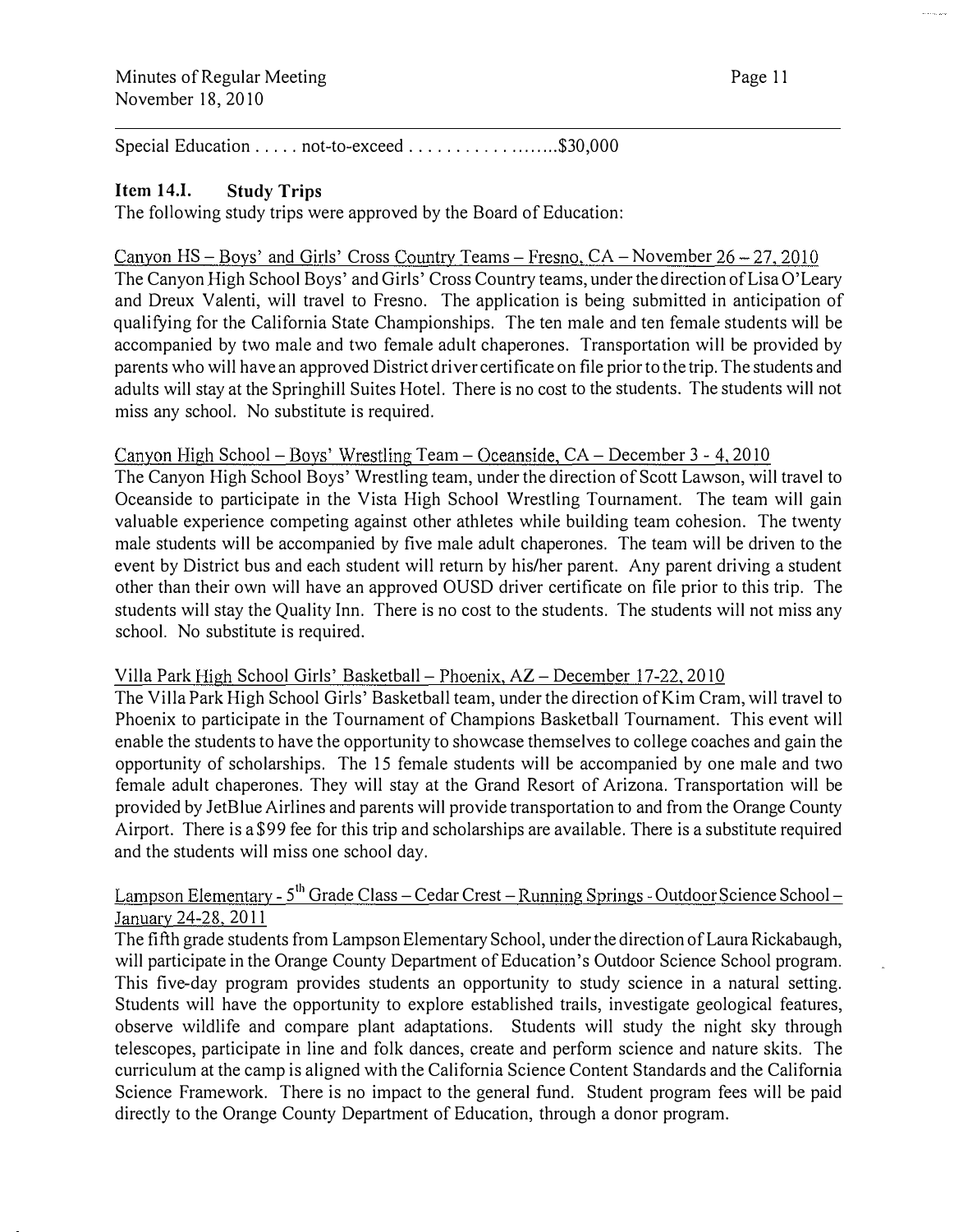Serrano Elementary - 6<sup>th</sup> Grade Class - Creekside - Forest Falls - Outdoor Science School – January 24-28, 2011

The sixth grade students from Serrano Elementary School, under the direction of Art Coon, LuAnn Fisher and Diana Weiss, will participate in the Orange County Department of Education's Outdoor Science School program. This five-day program provides students an opportunity to study science in a natural setting. Students will have the opportunity to explore established trails, investigate geological features, observe wildlife and compare plant adaptations. Students will study the night sky through telescopes, participate in line and folk dances, create and perform science and nature skits. The curriculum at the camp is aligned with the California Science Content Standards and the California Science Framework. Students attending the program from each participating school are responsible for the program cost. There is no impact to the general fund. The student cost may be supplemented by funds donated from individual parent organizations. The cost will not exceed \$360 per student, and scholarships are available.

Villa Park HS Foreign Language Immersion Camp ( German) Big Bear, CA- March 4- 6, 2011 The Villa Park High School Foreign Language Department, under the direction ofElisabeth Strauss, will travel to Big Bear to participate in a Language Immersion Camp. Students will speak only the target language for the entire weekend. It is also an excellent preparation for the Advanced Placement test. The five male and five female students will be accompanied by one female and five male adult chaperones. The students and adults will stay at the Presbyterian Conference Center. Students will be transported to Esperanza High School via their parents and then will travel by certified Silver State Coach arranged through District transportation. There is a \$140 fee for this trip and scholarships are available. There is a substitute required and the students will miss one school day.

Serrano Elementary - 4<sup>th</sup> Grade Class - Ocean Institute, Dana Point - March 10-11, 2011

The fourth grade students from Serrano Elementary School, under the direction of Dana Vigneault, Celeste Ivory and Jody Beckman, will travel to the Ocean Institute in Dana Point to participate in "The Pilgrim Overnight" program. Students will participate in a re-enactment oflife on a tall ship of the 1088's. The program correlates with the Social Studies Curriculum. The Ocean Institute ship "The Pilgrim" will house the students during the overnight stay. Students attending the program are responsible for the program cost. There is no impact to the general fund. The student cost may be supplemented by funds donated from individual parent organizations. The cost will not exceed \$100 per student, and scholarships are available.

Villa Park HS Foreign Language Immersion Camp (French) Big Bear,  $CA - March 11 - 13$ , 2011 The Villa Park High School Foreign Language Department, under the direction of Fatima Pazargadi, will travel to Big Bear to participate in a Language Immersion Camp. Students will speak only the target language for the entire weekend. It is also an excellent preparation for the Advanced Placement test. The five male and five female students will be accompanied by four female and three male adult chaperones. The students and adults will stay at the Presbyterian Conference Center. Students will be transported to Esperanza High School via their parents and then will travel by certified Silver State Coach arranged through District transportation. There is a \$140 fee for this trip and scholarships are available. The students will not miss any school. No substitute is required.